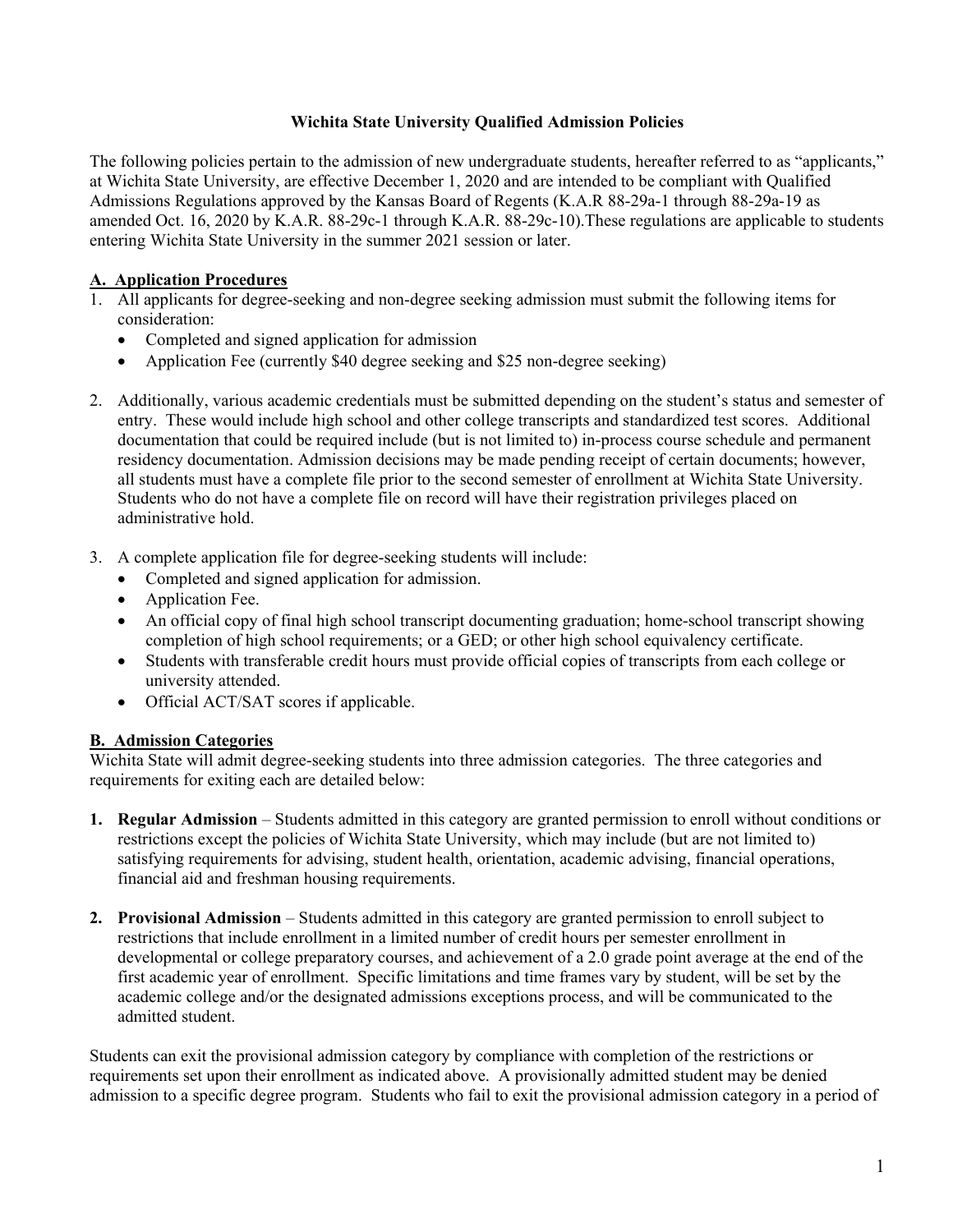time set by Wichita State University based on the set restrictions will not be allowed to enroll in subsequent semesters until the restrictions have been met.

**3. Temporary Admission** – Students admitted in this category are granted permission to enroll pending receipt of official documents which verify the student meets certain admission requirements and/or complete the application file.

Students can exit the temporary admission category upon receipt by Wichita State University of all documents needed to finalize the admission decision and/or complete the application file. A temporarily admitted student may be denied admission to a specific degree program. Students have one semester to exit the temporary admission category; subsequent enrollment will not be allowed until the temporary status has been cleared.

Non-degree seeking students requesting admission as degree-seeking students must submit any additional required documents to the Office of Admissions for consideration under the degree-seeking admission requirements as specified in K.A.R. 88-29c-9(c), K.A.R. 88-29-4, K.A.R. 88-29c-5, K.A.R. 88-29a-6, K.A.R 88-29c-7, and K.A.R. 88-29a-7a as detailed in this document. Such students may be admitted in any of the degree-seeking categories or the relevant exceptions window.

Students who are admitted in more than one category will not be granted regular admission until all requirements for exiting each category are fulfilled.

# **C. Admission Requirements**

### **1.** *Degree-Seeking Students: Students with less than 24 transferable credit hours who are younger than 21 years old*

Kansas residents and nonresidents who are graduating from or who have graduated from accredited high schools will be admitted if they:

- Achieve a minimum ACT composite of 21 or a minimum combined SAT-I of 1060 (critical reading and math scores), **OR**
- Have a cumulative GPA of 2.25+ on a 4.0 scale, **AND**
- Achieve a 2.0 cumulative GPA in previous or current transferable college courses.

Kansas residents and nonresidents who are graduating from or who have graduated from non-accredited high schools will be admitted if they:

- Achieve a minimum ACT composite of 21 or a minimum combined SAT-I of 1060 (critical reading and math scores), **AND**
- Have a cumulative GPA of 2.25+ on a 4.0 scale, **AND**
- Achieve a 2.0 cumulative GPA in transferable college courses.

Kansas residents and nonresidents who have earned the GED certificate will be admitted if they:

- Achieve a minimum 150 score on each subtest and a 680 total score, or the equivalent scores as defined in K.A.R. 88-29c-1, **AND**
- Earn a 2.0 cumulative GPA for any transferable college credit taken previously.

If a student achieves the required test score through a recognized super-scoring process, the super score may be considered for admission purposes.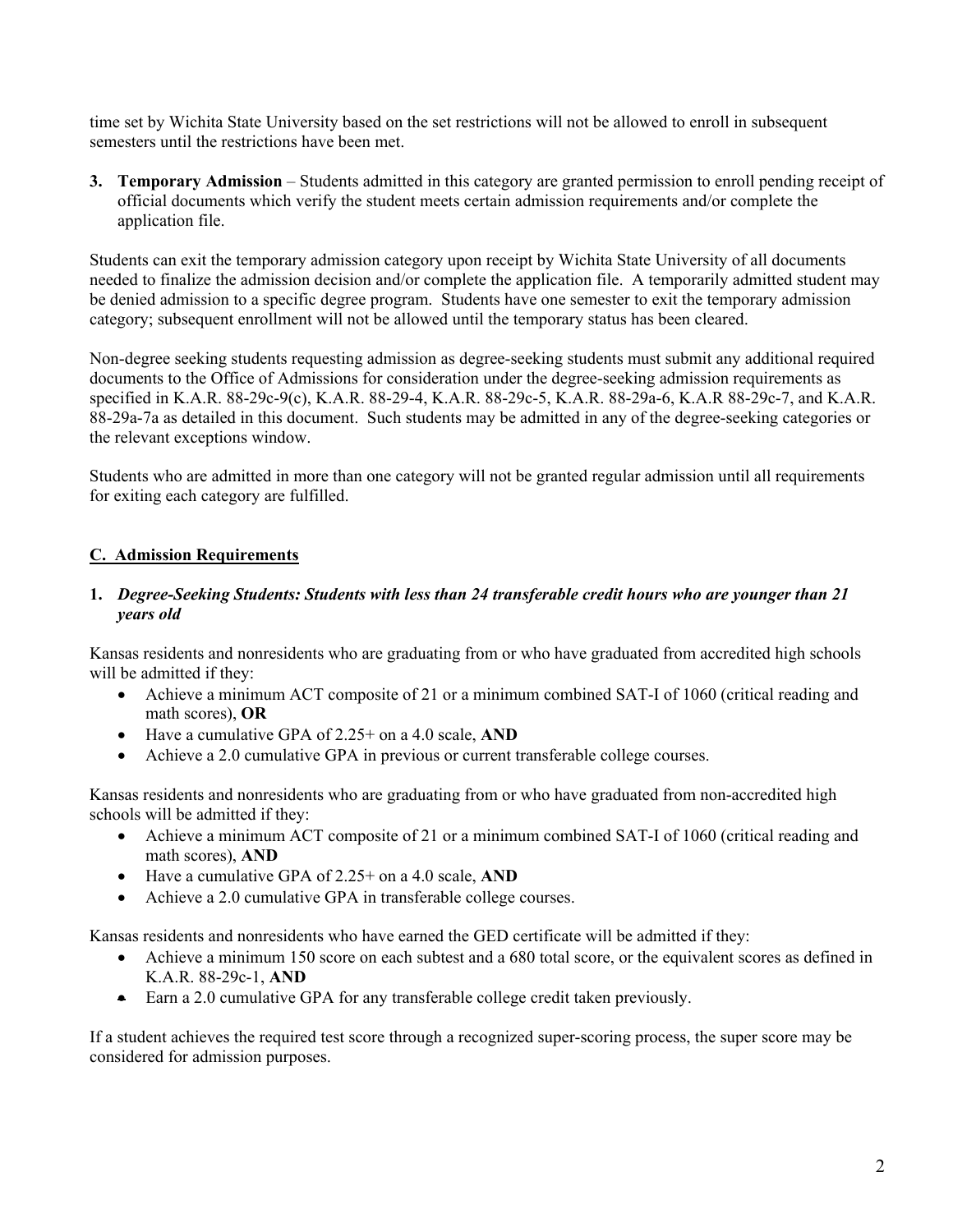Applications from undergraduate students attending high school outside of the United States will be reviewed individually and admission decisions made based on completion of a course of academic study at a level that exceeds the minimum graduation standards of the secondary school, or if such academic study is determined to be the functional equivalent necessary for admission under K.A.R 88-29c-1 *et. seq.*

### **2.** *Degree-Seeking Students: Students with 24 or more transferable credit hours*

Resident and nonresident students with 24 or more transferable credit hours must have a minimum cumulative GPA of 2.00 (on a 4.00 scale) on all college work for admission.

Some academic colleges at Wichita State require a higher transfer GPA for admission to specific departments/programs.

Transfer Kansas residents who fail to meet these admissions requirements may be admitted via the exceptions window for resident transfer admissions pursuant to K.AR. 88-29-8a.

Non-resident transfer students who fail to meet these admissions requirements may be admitted via the exceptions window for non-resident transfer admissions pursuant to K.A.R 88-29-8b.

Wichita State University will accept any post secondary transfer credit from institutions accredited (or those who have been granted pre-accreditation status) by regional or national accrediting agencies recognized by the United States Department of Education.

#### **3.** *Degree-Seeking Students: Students 21 years old or older with fewer than 24 transferable credit hours*

Kansas residents and nonresidents over the age of 21 with fewer than 24 transferable credit hours will be admitted if they:

- Have graduated from an accredited high school, **OR**
- Have graduated from a non-accredited school, **OR**
- Achieve a minimum 150 score on each subtest and 680 total score, or the equivalent scores on future GED testing iterations as defined in K.A.R. 88-29a-1, **AND**
- Achieve a 2.0 cumulative GPA in transferable college courses taken previously.

#### **4.** *Degree-Seeking Students: Exceptions*

Degree-Seeking students who do not meet any of the above stated admission requirements may be considered for admission in the admissions exception window on a first come, first served basis.

The admissions exceptions process will be determined and executed by the university president or his/her designee. Four exceptions windows are established, pursuant to K.A.R. 88-29c-9 (citing K.A.R. 88-29a-8 through K.A.R. 88- 29a-8c), as listed below. Students admitted by the university's admissions exceptions process will be placed in the applicable exceptions window. There are no set minimum criteria for exception admissions; each decision is made on an individual basis considering all relevant items including (but not limited to) ACT/SAT scores, high school coursework and GPA, transfer coursework and personal circumstances. When managing noted capacity, preference will be given to applicants with military service. Students admitted by exception are notified by the Office of Admissions.

Exception window for resident freshman class admissions (K.A.R 88-29a-8). Exception window for nonresident freshmen class admissions (K.A.R. 88-29a-8c). Exception window for resident transfer admissions (K.A.R. 88-29-8a).